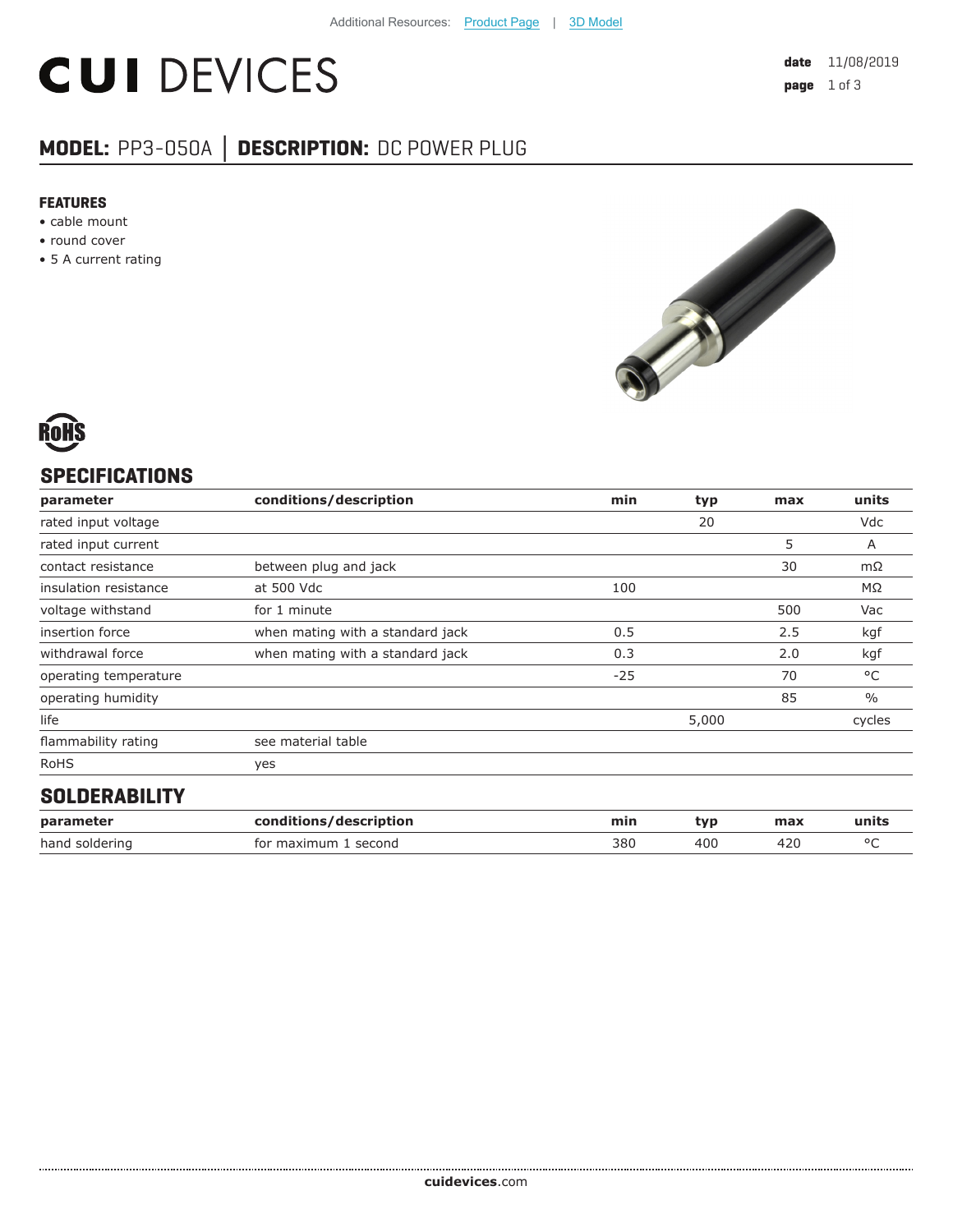### **MECHANICAL DRAWING**

units: mm tolerance: X≤1.0: ±0.1 mm 1.0<X≤6.0: ±0.2 mm 6.0<X≤12.0: ±0.3 mm 12.0<X≤25.0: ±0.4 mm X>25.0: ±0.5 mm unless otherwise noted

| <b>ITFM</b> | <b>DESCRIPTION</b> | MATERIAL     | PLATING/COLOR |
|-------------|--------------------|--------------|---------------|
|             | insulator          | POM (UL94HB) | black         |
|             | outer barrel       | brass        | nickel        |
| 3           | center contact     | brass        | nickel        |
| 4           | crimp contact      | brass        | nickel        |
| 5.          | cover              | ABS (UL94HB) | black         |
|             |                    |              |               |